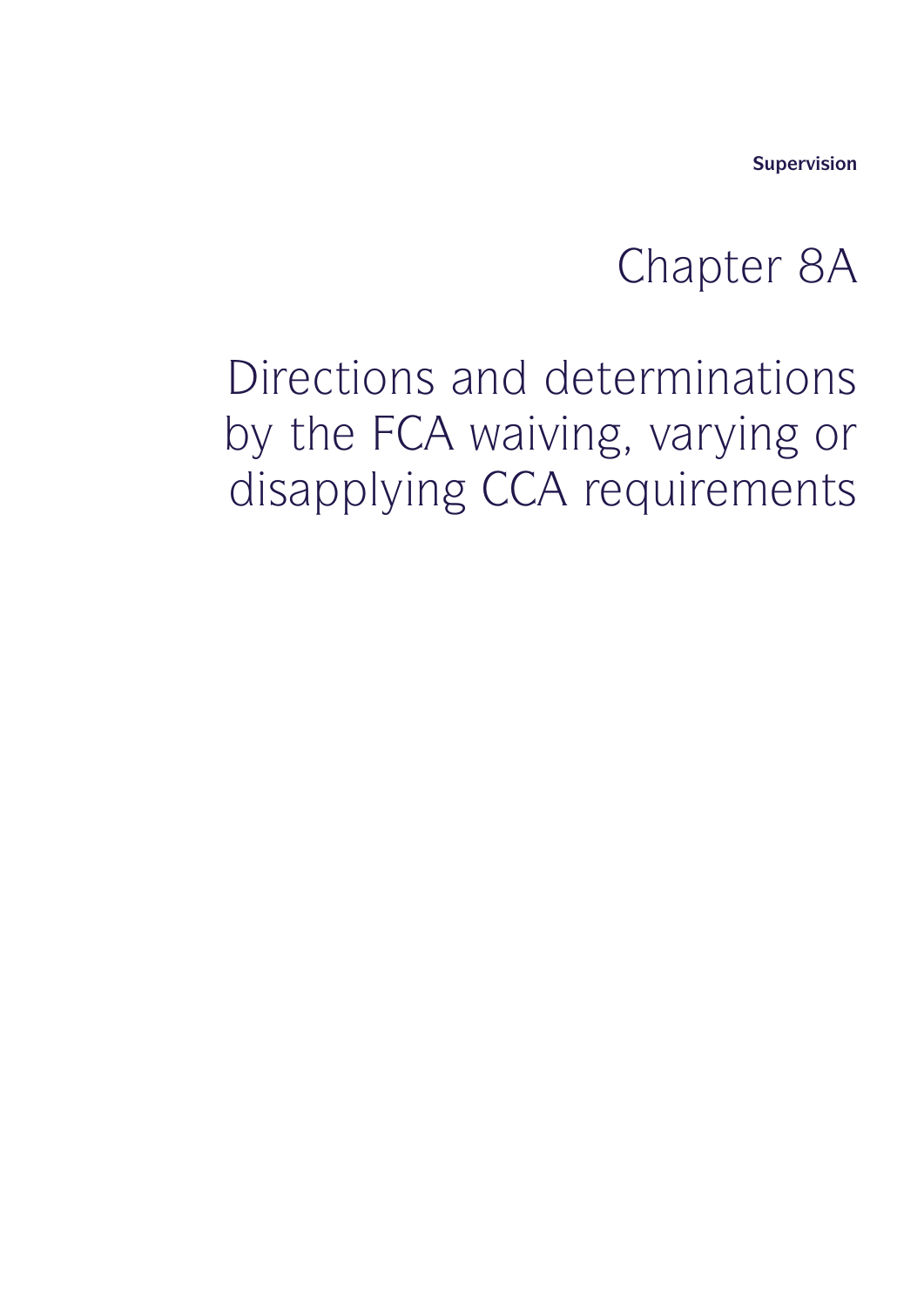#### **SUP 8A : Directions and**<br> **SECOND 8A.1** : Application, purpose and<br> **determinations by the FCA** interpretation<br> **interpretation SUP 8A : Directions and**<br> **determinations by the FCA** interpretation interpretation<br> **waiving, varying or disapplying... SUP 8A : Directions and Section 8A.**<br> **determinations by the FCA**<br> **waiving, varying or disapplying...**

| <b>SUP 8A: Directions and</b><br>determinations by the FCA | Section 8A.1: Application, purpose and<br>interpretation<br>waiving, varying or disapplying                                                                                                                                                                                                                                                                              |
|------------------------------------------------------------|--------------------------------------------------------------------------------------------------------------------------------------------------------------------------------------------------------------------------------------------------------------------------------------------------------------------------------------------------------------------------|
|                                                            | <b>8A.1</b><br>Application, purpose and<br>interpretation                                                                                                                                                                                                                                                                                                                |
| D <br>8A.1.1                                               | This chapter applies to every firm which:                                                                                                                                                                                                                                                                                                                                |
|                                                            | (1) is subject to the requirements as to the form and content of<br>regulated agreements under the Consumer Credit (Agreements)<br>Regulations 1983 (SI 1983/1553) and the Consumer Credit<br>(Agreements) Regulations (SI 2010/1014) made under section 60(1) of<br>the CCA that wishes to apply for a direction from the FCA waiving or<br>varying those requirements; |
|                                                            | (2) is subject to the requirement under section 64(1)(b) of the CCA to<br>send debtors or hirers a notice of their rights to cancel a cancellable<br>agreement within the seven days following the making of that<br>agreement that wishes to apply for a determination by the FCA that<br>that requirement can be dispensed with; and                                   |
|                                                            | (3) wishes to apply for a direction from the FCA that the hirer's rights to<br>terminate a regulated consumer hire agreement under section 101 of<br>the CCA do not apply to regulated consumer hire agreements made<br>by that firm.                                                                                                                                    |
| G <br>8A.1.2                                               | This chapter explains how the regime works for obtaining:                                                                                                                                                                                                                                                                                                                |
|                                                            | (1) a direction from the FCA waiving or varying the requirements as to<br>the form and content of regulated agreements under the Consumer<br>Credit (Agreements) Regulations 1983 (SI 1983/1553) and the<br>Consumer Credit (Agreements) Regulations (SI 2010/1014) made under<br>section 60(1) of the CCA;                                                              |
|                                                            | (2) a determination by the FCA that the requirement under section<br>64(1)(b) of the CCA to send debtors or hirers a notice of their rights<br>to cancel a cancellable agreement within the seven days following<br>the making of that agreement can be dispensed with; and                                                                                              |
|                                                            | (3) a direction from the FCA that the hirer's rights to terminate a<br>regulated consumer hire agreement under section 101 of the CCA do<br>not apply to regulated consumer hire agreements made by the<br>relevant firm.                                                                                                                                                |
| G <br>8A.1.3                                               | Unless italicised, and except where the contrary intention appears,<br>expressions used in this chapter have the same respective meanings as in the<br>CCA.                                                                                                                                                                                                              |
|                                                            |                                                                                                                                                                                                                                                                                                                                                                          |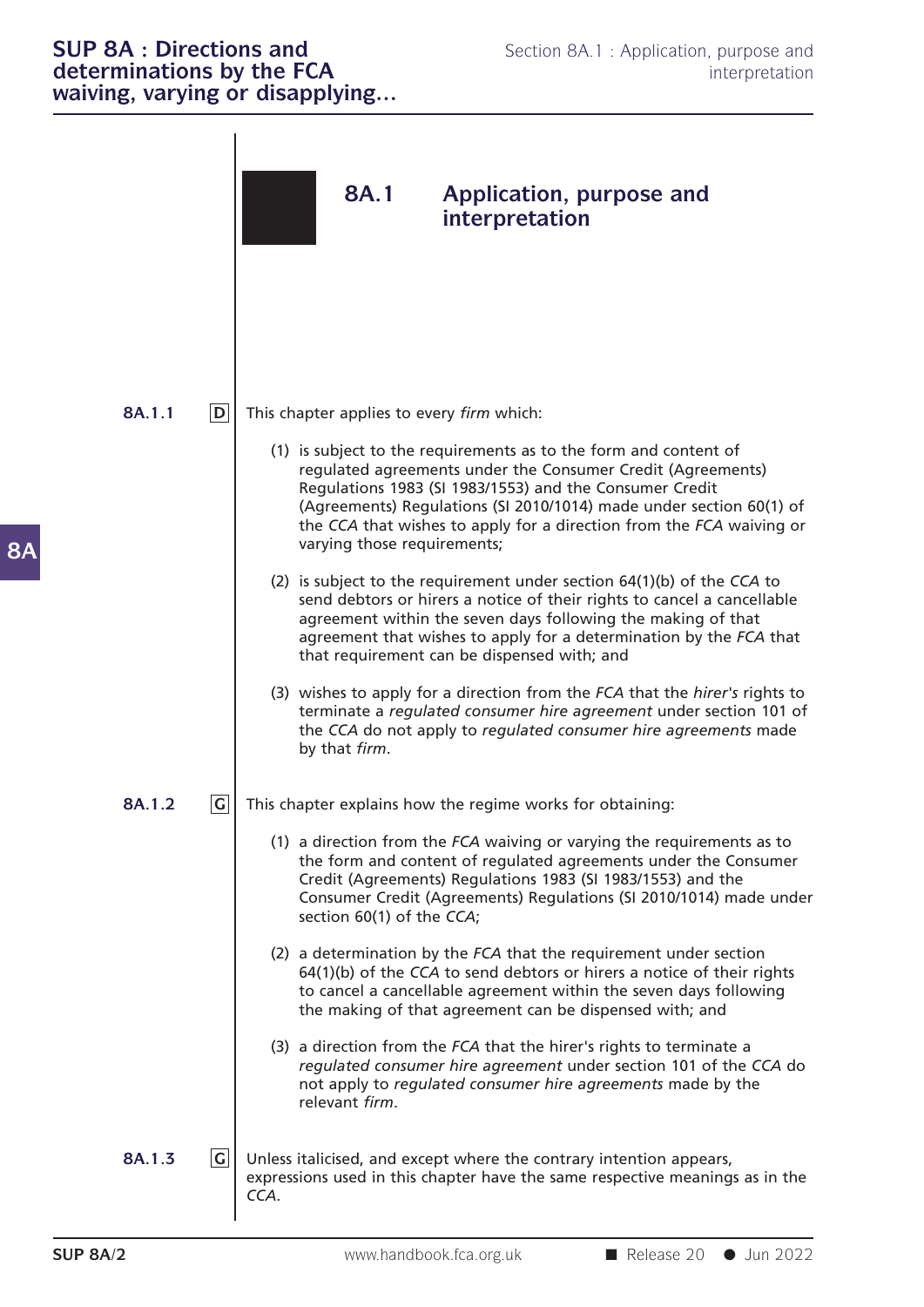|            |              | <b>SUP 8A : Directions and</b><br>Section 8A.2 : Introduction and conditions<br>determinations by the FCA<br>waiving, varying or disapplying                                                                                                                                                                                                                                                                                                                                                  |  |  |
|------------|--------------|-----------------------------------------------------------------------------------------------------------------------------------------------------------------------------------------------------------------------------------------------------------------------------------------------------------------------------------------------------------------------------------------------------------------------------------------------------------------------------------------------|--|--|
|            |              | <b>8A.2</b><br><b>Introduction and conditions</b>                                                                                                                                                                                                                                                                                                                                                                                                                                             |  |  |
| 8A.2.1     | G            | Directions under section 60(3) of the CCA<br>Under section 60(3) of the CCA, if, on an application made to the FCA by a                                                                                                                                                                                                                                                                                                                                                                       |  |  |
|            |              | firm carrying on a consumer credit business or a consumer hire business, it<br>appears to the FCA impracticable for the firm to comply with any<br>requirement of the Consumer Credit (Agreements) Regulations 1983 (SI 1983/<br>1553) or the Consumer Credit (Agreements) Regulations (SI 2010/1014) in a<br>particular case, it may direct that the requirement be waived or varied in<br>relation to the regulated agreement and subject to such conditions (if any)<br>as it may specify. |  |  |
| 8A.2.2     | G            | Under section 60(4) of the CCA, the FCA will make the direction only if it is<br>satisfied that to do so would not prejudice the interests of debtors or hirers.                                                                                                                                                                                                                                                                                                                              |  |  |
| 8A.2.3     | $\mathsf{G}$ | An application may be made under section 60(3) of the CCA only if it relates<br>to:                                                                                                                                                                                                                                                                                                                                                                                                           |  |  |
|            |              | (1) a consumer credit agreement secured on land; or                                                                                                                                                                                                                                                                                                                                                                                                                                           |  |  |
|            |              | (2) a consumer credit agreement under which a person takes an article in<br>pawn; or                                                                                                                                                                                                                                                                                                                                                                                                          |  |  |
|            |              | (3) a consumer credit agreement under which the creditor provides the<br>debtor with a credit that exceeds £60,260; or                                                                                                                                                                                                                                                                                                                                                                        |  |  |
|            |              | (4) a consumer credit agreement entered into by the debtor wholly or<br>predominantly for the purposes of a business carried on, or intended<br>to be carried on, by him; or                                                                                                                                                                                                                                                                                                                  |  |  |
|            |              | (5) a consumer hire agreement.                                                                                                                                                                                                                                                                                                                                                                                                                                                                |  |  |
| 8A.2.4     | G            | Determinations under section 64(4) of the CCA<br>The requirement under section 64(1)(b) of the CCA to send debtors or hirers<br>a notice of their rights to cancel a cancellable agreement within the seven<br>days following the making of that agreement does not apply in the case of<br>the agreements described in SUP 8A.2.5 G, if:                                                                                                                                                     |  |  |
|            |              | (1) on application by a firm to the FCA, the FCA has determined, having<br>regard to:                                                                                                                                                                                                                                                                                                                                                                                                         |  |  |
|            |              | (a) the manner in which antecedent negotiations for the relevant<br>agreements with the firm are conducted; and                                                                                                                                                                                                                                                                                                                                                                               |  |  |
|            |              |                                                                                                                                                                                                                                                                                                                                                                                                                                                                                               |  |  |
| Release 20 |              | www.handbook.fca.org.uk<br><b>SUP 8A/3</b><br>$\bullet$ Jun 2022                                                                                                                                                                                                                                                                                                                                                                                                                              |  |  |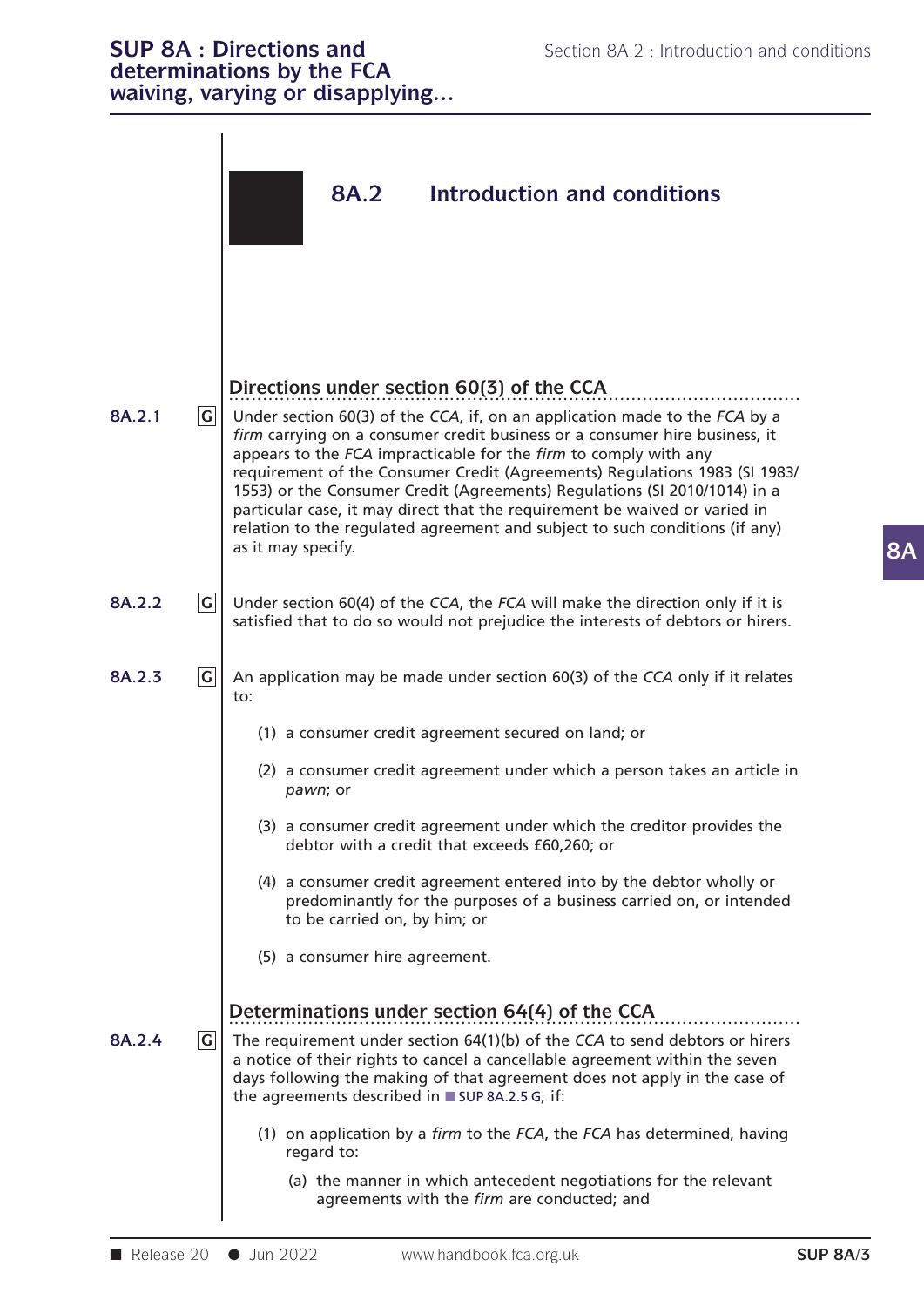### **SUP 8A : Directions and Section 8A.2 : Internal Section 8A.2 : Internal conditions and conditions and conditions**  $\mathbf{z}$  **is a section by the condition**  $\mathbf{z}$  **is a section of**  $\mathbf{z}$  **is a section of**  $\mathbf{z}$  **is a secti** waiving, varying or disapplying...

|        |   | (b) the information provided to debtors or hirers before those<br>agreements are made;                                                                                                                                                                                                                                                            |
|--------|---|---------------------------------------------------------------------------------------------------------------------------------------------------------------------------------------------------------------------------------------------------------------------------------------------------------------------------------------------------|
|        |   | the requirement can be dispensed with without prejudicing the<br>interests of debtors or hirers; and                                                                                                                                                                                                                                              |
|        |   | (2) any conditions imposed by the FCA in making the determination are<br>complied with.                                                                                                                                                                                                                                                           |
| 8A.2.5 | G | A determination under 64(4) of the CCA may only be made in respect of<br>agreements specified in the Consumer Credit (Notice of Cancellation Rights)<br>(Exemptions) Regulations 1983.                                                                                                                                                            |
|        |   | Directions under section 101(8) of the CCA                                                                                                                                                                                                                                                                                                        |
| 8A.2.6 | G | If on an application made to the FCA by a firm carrying on a consumer hire<br>business, it appears to the FCA that it would be in the interests of hirers to<br>do so, the FCA may direct that subject to such conditions (if any) as it may<br>specify, section 101 of the CCA shall not apply to consumer hire agreements<br>made by that firm. |
| 8A.2.7 | G | <b>Transitional provision</b><br>Under article 53 of the Financial Services and Markets Act 2000 (Regulated<br>Activities) (Amendment) (No 2) Order 2013, any of the following given or<br>made by the Office of Fair Trading which were in effect immediately before<br>1 April 2014 have effect as if they had been given or made by the FCA:   |
|        |   | (1) a direction given under section 60(3) of the CCA (form and content of<br>agreements);                                                                                                                                                                                                                                                         |
|        |   | (2) a determination made under section 64(4) of the CCA (duty to give<br>notice of cancellation rights) and the Consumer Credit (Notice of<br>Cancellation Rights) (Exemptions) Regulations 1983;                                                                                                                                                 |
|        |   | (3) a direction given under section 101(8) or (8A) of the CCA (right to<br>terminate hire agreement).                                                                                                                                                                                                                                             |
|        |   |                                                                                                                                                                                                                                                                                                                                                   |
|        |   |                                                                                                                                                                                                                                                                                                                                                   |
|        |   |                                                                                                                                                                                                                                                                                                                                                   |
|        |   |                                                                                                                                                                                                                                                                                                                                                   |
|        |   |                                                                                                                                                                                                                                                                                                                                                   |
|        |   |                                                                                                                                                                                                                                                                                                                                                   |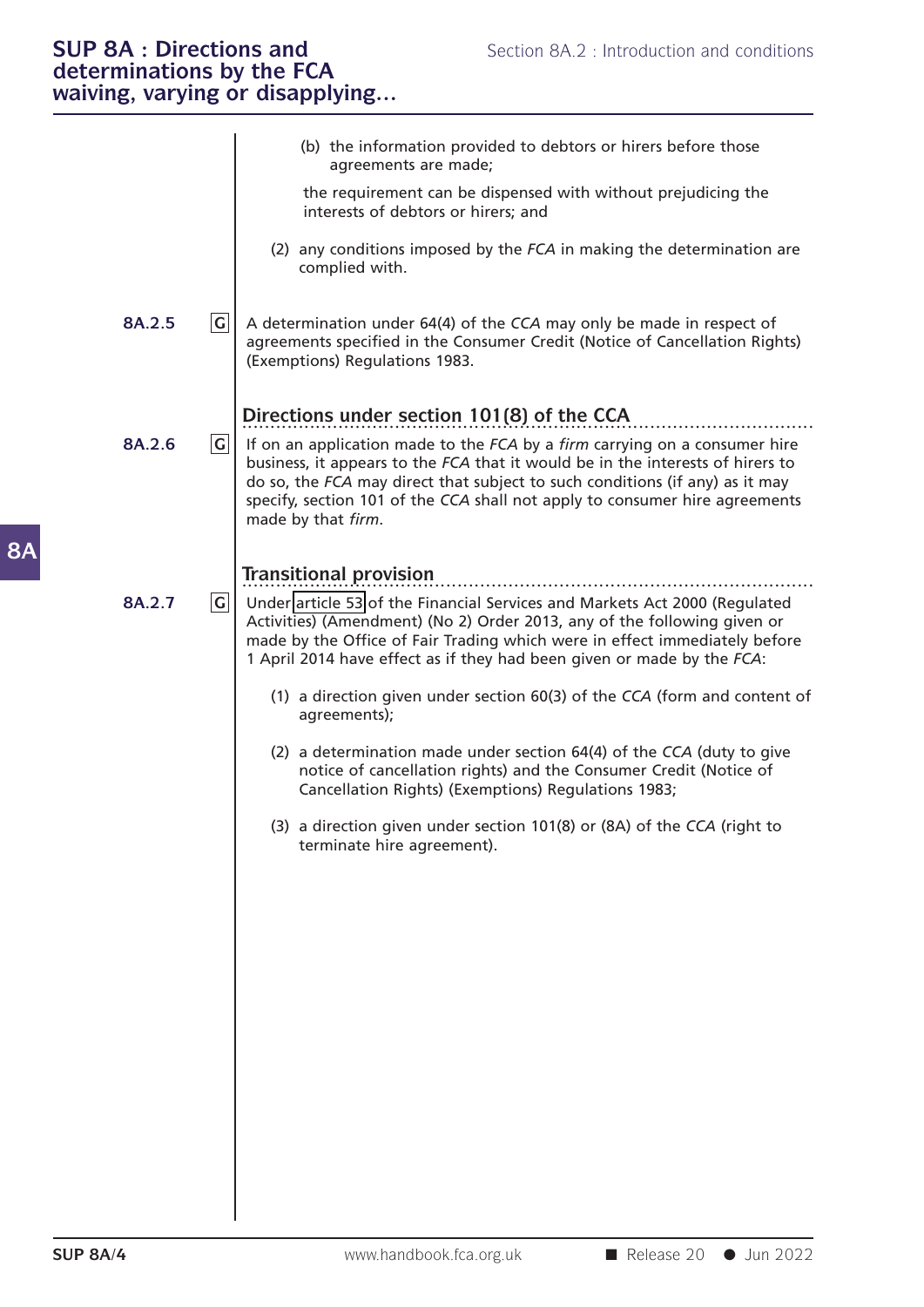|        |                | waiving, varying or disapplying                                                                                                                                                                                                                                                                                                           | disapplying CCA requirements                                                                                   |                 |
|--------|----------------|-------------------------------------------------------------------------------------------------------------------------------------------------------------------------------------------------------------------------------------------------------------------------------------------------------------------------------------------|----------------------------------------------------------------------------------------------------------------|-----------------|
|        |                | <b>8A.3</b>                                                                                                                                                                                                                                                                                                                               | Applying for a direction or<br>determination by the FCA waiving,<br>varying or disapplying CCA<br>requirements |                 |
|        |                | <b>Publication</b>                                                                                                                                                                                                                                                                                                                        |                                                                                                                |                 |
| 8A.3.1 | G              | The FCA intends to include any direction or determination made by the FCA<br>waiving, varying or disapplying CCA requirements in the public register<br>under section 347 of the Act.                                                                                                                                                     |                                                                                                                |                 |
|        |                | Form and method of application                                                                                                                                                                                                                                                                                                            |                                                                                                                |                 |
| 8A.3.2 | D              | A firm wishing to apply for a direction under section 60(3) of the CCA, must<br>complete the application form in ■ SUP 8A Annex 1 D and submit it to the FCA<br>in the way set out in $\blacksquare$ SUP 15.7.4 R, $\blacksquare$ SUP 15.7.5A R, $\blacksquare$ SUP 15.7.6A G and<br>SUP 15.7.9 G.                                        |                                                                                                                |                 |
| 8A.3.3 | D              | A firm wishing to apply for a determination under section 64(4) of the CCA<br>must apply to the FCA in the way set out in ■ SUP 15.7.4 R, ■ SUP 15.7.5A R,<br>■ SUP 15.7.6A G and ■ SUP 15.7.9 G.                                                                                                                                         |                                                                                                                |                 |
| 8A.3.4 | $\mathsf{D}$   | A firm wishing to apply for a direction under section 101(8) of the CCA must<br>complete the application form in ■ SUP 8A Annex 2 D and the information<br>form in ■ SUP 8A Annex 3 D, and submit them to the FCA in the way set out in<br>■ SUP 15.7.4 R, ■ SUP 15.7.5A R, ■ SUP 15.7.6A G and ■ SUP 15.7.9 G.                           |                                                                                                                |                 |
|        |                | Procedure on receipt of an application                                                                                                                                                                                                                                                                                                    |                                                                                                                |                 |
| 8A.3.5 | G              | The FCA will acknowledge an application promptly and, if necessary, will<br>seek further information from the firm. The time taken to determine an<br>application will depend on the issues it raises. A firm should make it clear in<br>the application if it needs a decision within a specific time.                                   |                                                                                                                |                 |
| 8A.3.6 | $\overline{G}$ | The FCA will treat a firm's application as withdrawn if it does not hear from<br>the firm within 20 business days of sending a communication which requests<br>or requires a response from the firm. The FCA will not do this if the firm has<br>made it clear to the FCA in some other way that it intends to pursue the<br>application. |                                                                                                                |                 |
|        |                | Release 20 $\bullet$ Jun 2022                                                                                                                                                                                                                                                                                                             | www.handbook.fca.org.uk                                                                                        | <b>SUP 8A/5</b> |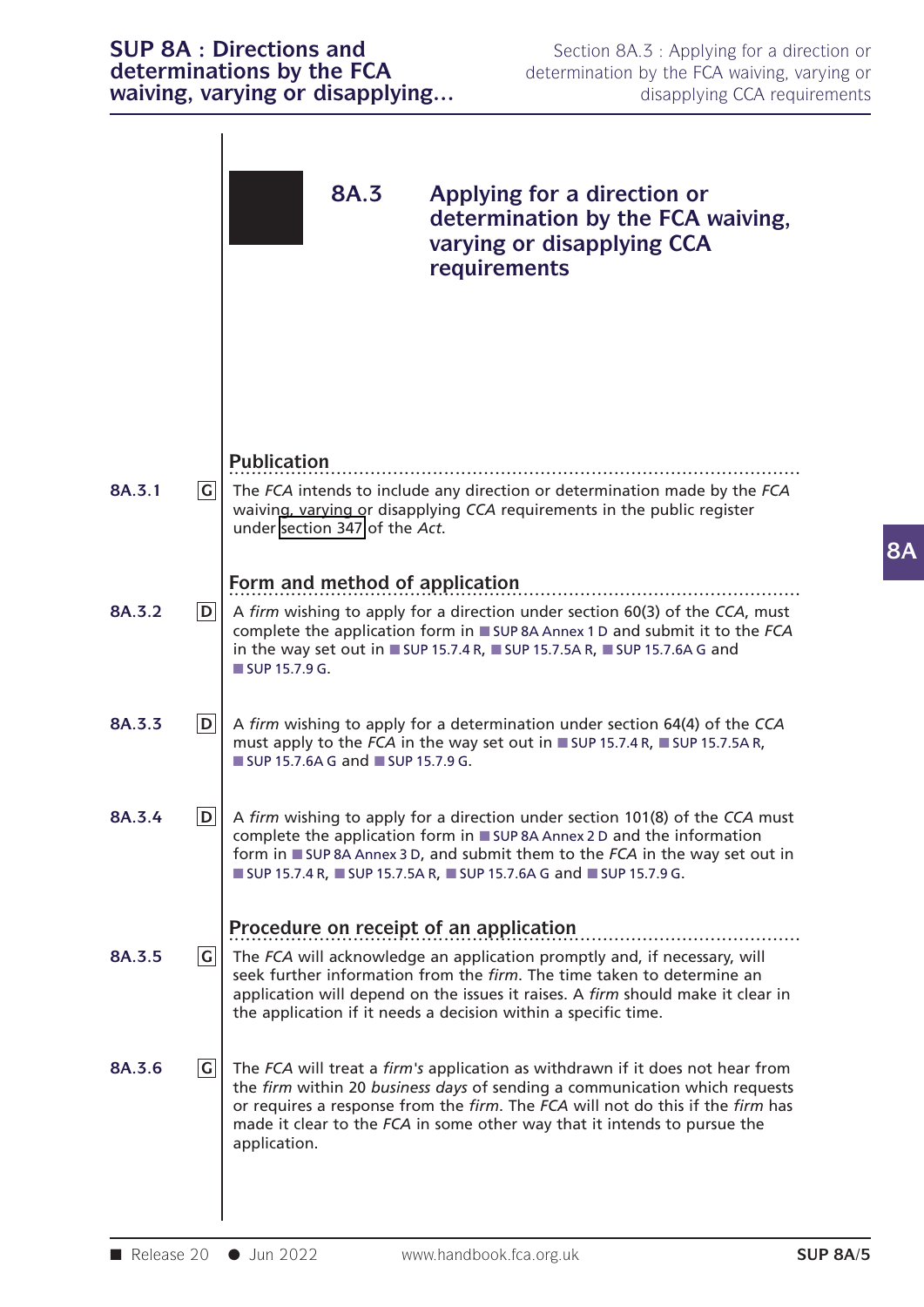## **SUP 8A : Directions and**<br> **SUP 8A : Directions and**<br> **Section 8A.3 : Applying for a direction or determinations by the FCA**<br> **Section 8A.3 : Applying for a direction or determination by the FCA waiving, varying or disappl SUP 8A : Directions and**<br> **determinations by the FCA** determination by the FCA waiving, varying or<br> **waiving, varying or disapplying...** disapplying CCA requirements

| <b>SUP 8A: Directions and</b><br>determinations by the FCA<br>determination by the FCA waiving, varying or<br>waiving, varying or disapplying |        |                 |                                                                                                                                                                                                | Section 8A.3 : Applying for a direction or<br>disapplying CCA requirements |
|-----------------------------------------------------------------------------------------------------------------------------------------------|--------|-----------------|------------------------------------------------------------------------------------------------------------------------------------------------------------------------------------------------|----------------------------------------------------------------------------|
|                                                                                                                                               | 8A.3.7 | G               | If the FCA decides not to give a direction or a determination, it will give<br>reasons for the decision.                                                                                       |                                                                            |
|                                                                                                                                               | 8A.3.8 | $ {\mathbf G} $ | A firm may withdraw its application at any time up to the giving of the<br>direction or determination. In doing so, a firm should give the FCA its<br>reasons for withdrawing the application. |                                                                            |
|                                                                                                                                               |        |                 |                                                                                                                                                                                                |                                                                            |
|                                                                                                                                               |        |                 |                                                                                                                                                                                                |                                                                            |
|                                                                                                                                               |        |                 |                                                                                                                                                                                                |                                                                            |
|                                                                                                                                               |        |                 |                                                                                                                                                                                                |                                                                            |
|                                                                                                                                               |        |                 |                                                                                                                                                                                                |                                                                            |
|                                                                                                                                               |        |                 |                                                                                                                                                                                                |                                                                            |
|                                                                                                                                               |        |                 |                                                                                                                                                                                                |                                                                            |
|                                                                                                                                               |        |                 |                                                                                                                                                                                                |                                                                            |

**8A**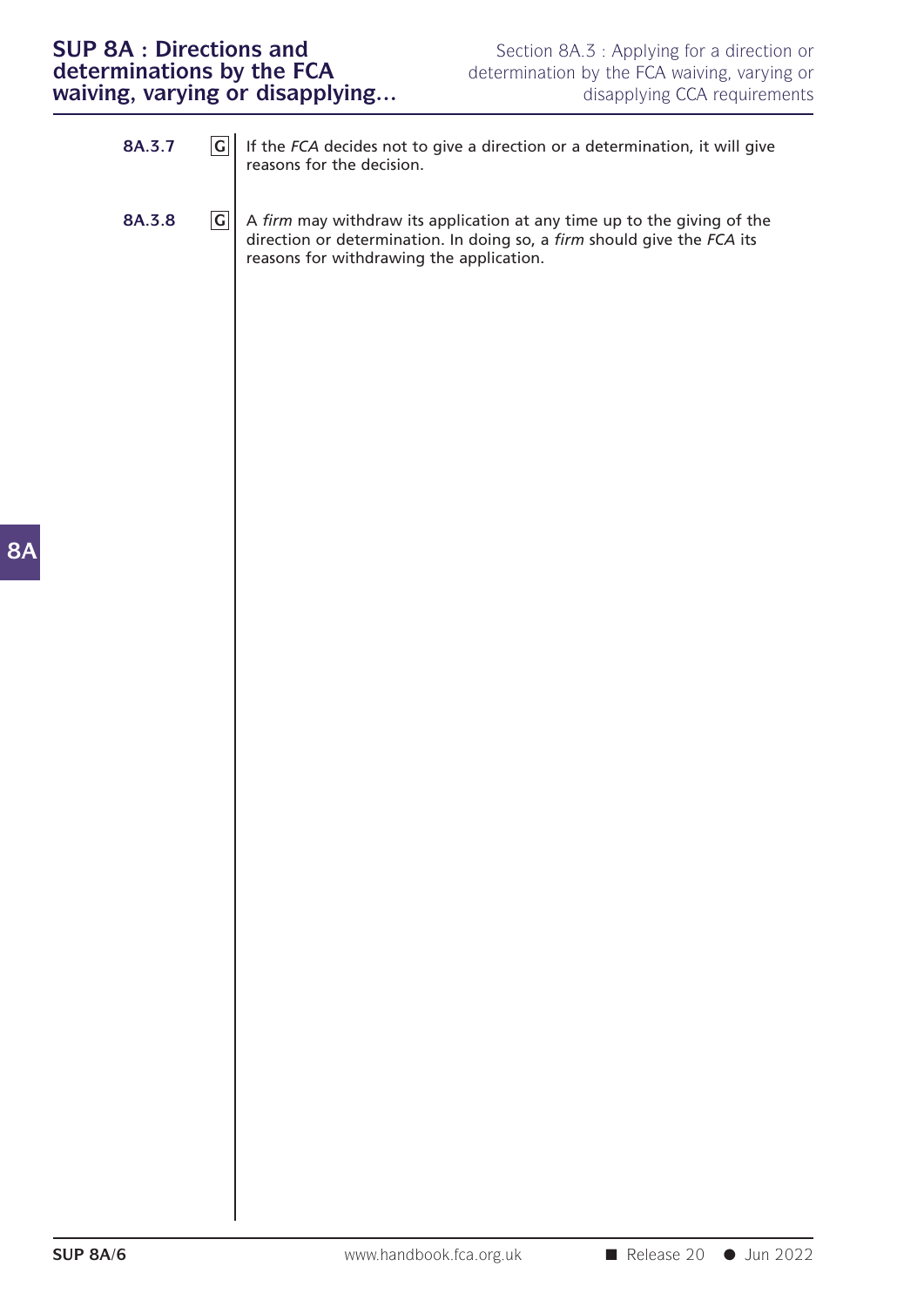|                                   | <b>SUP 8A : Directions and</b><br>determinations by the FCA<br>waiving, varying or disapplying | Section 8A.4 : Notification of altered<br>circumstances relating to directions or<br>waivers                                                                                                                                                                                                                       |  |
|-----------------------------------|------------------------------------------------------------------------------------------------|--------------------------------------------------------------------------------------------------------------------------------------------------------------------------------------------------------------------------------------------------------------------------------------------------------------------|--|
|                                   | 8A.4                                                                                           | <b>Notification of altered</b><br>circumstances relating to<br>directions or waivers                                                                                                                                                                                                                               |  |
| $\overline{\mathsf{R}}$<br>8A.4.1 | application or the direction or determination.                                                 | A firm which has applied for or has been granted a direction or<br>determination must notify the FCA immediately if it becomes aware of any<br>matter which could affect the continuing relevance or appropriateness of the                                                                                        |  |
| $\mathsf{G}$<br>8A.4.2            | direction or a determination.                                                                  | Firms are also referred to SUP 15.6 (Inaccurate, false or misleading<br>information). This requires a firm to notify the FCA if false, misleading,<br>incomplete or inaccurate information has been provided (see ■ SUP 15.6.4 R).<br>This would apply in relation to information provided in an application for a |  |
| Release 20                        | $\bullet$ Jun 2022                                                                             | www.handbook.fca.org.uk<br><b>SUP 8A/7</b>                                                                                                                                                                                                                                                                         |  |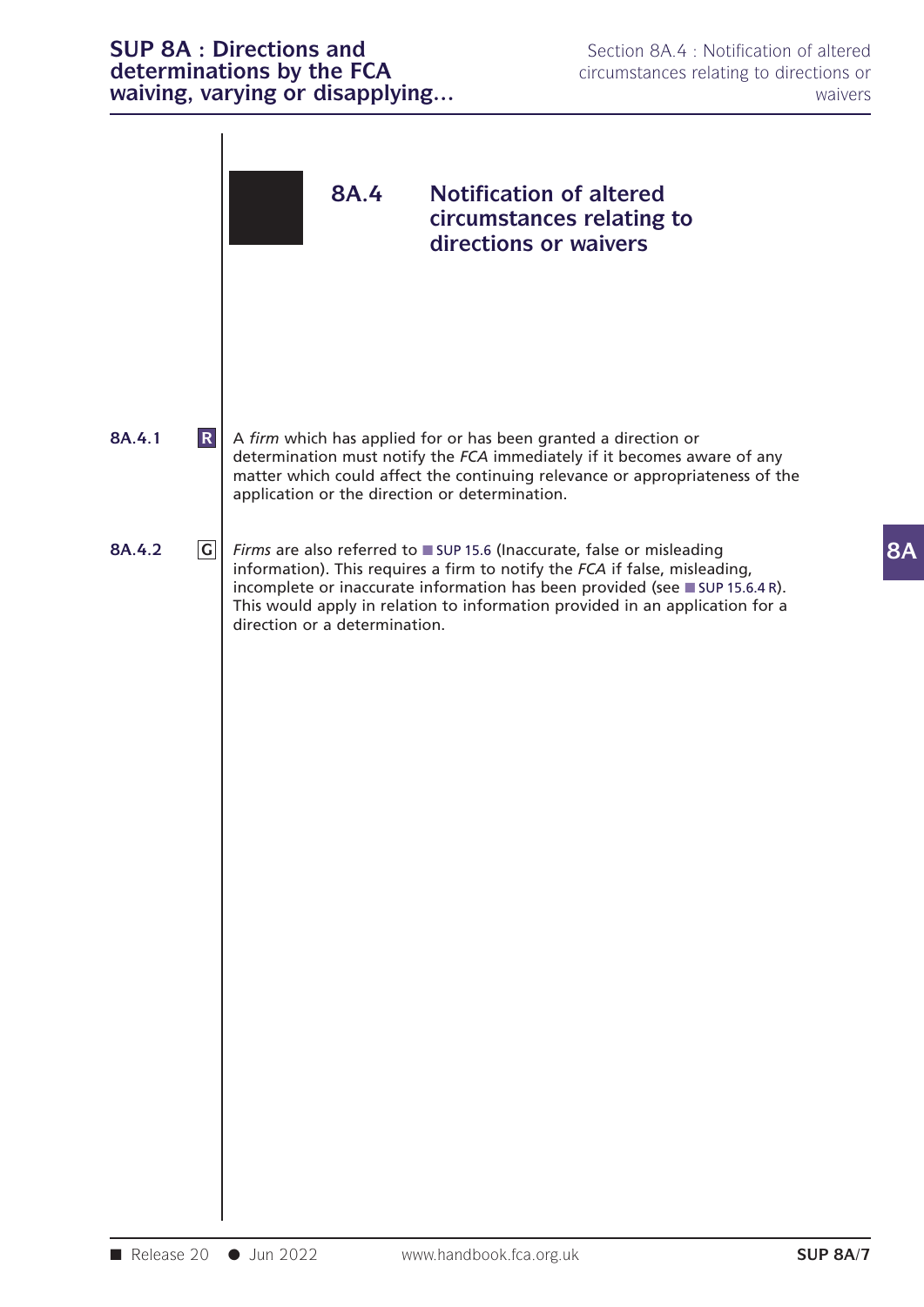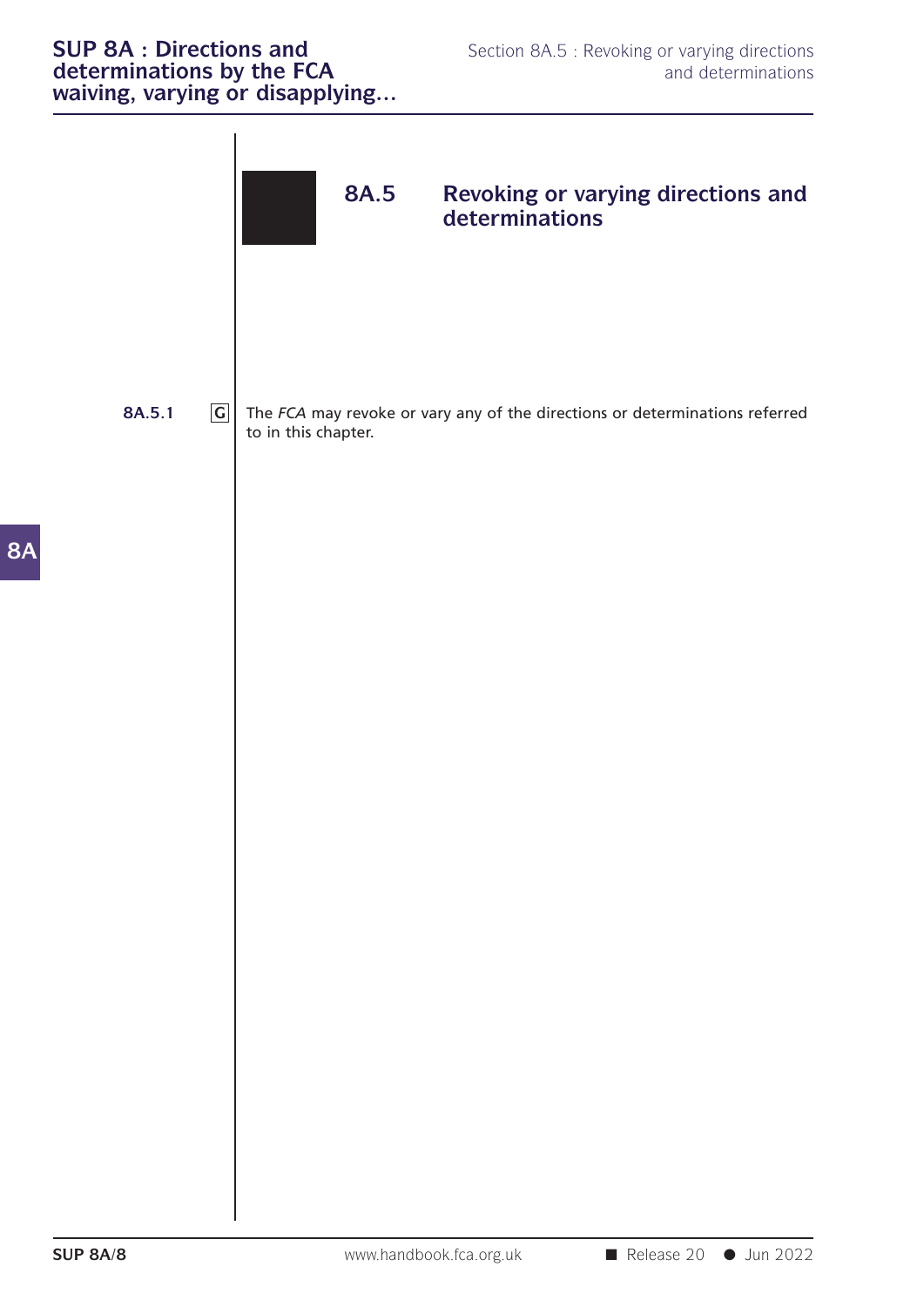#### **Application form for a direction under section 60(3) of the CCA**

This annex consists only of one or more forms. Forms are to be found through the following address:<br>Application form for a direction under section 60(3) of the CCA This annex consists only of one or more forms. Forms are to be found throug<br>Application form for a direction under section 60(3) of the CCA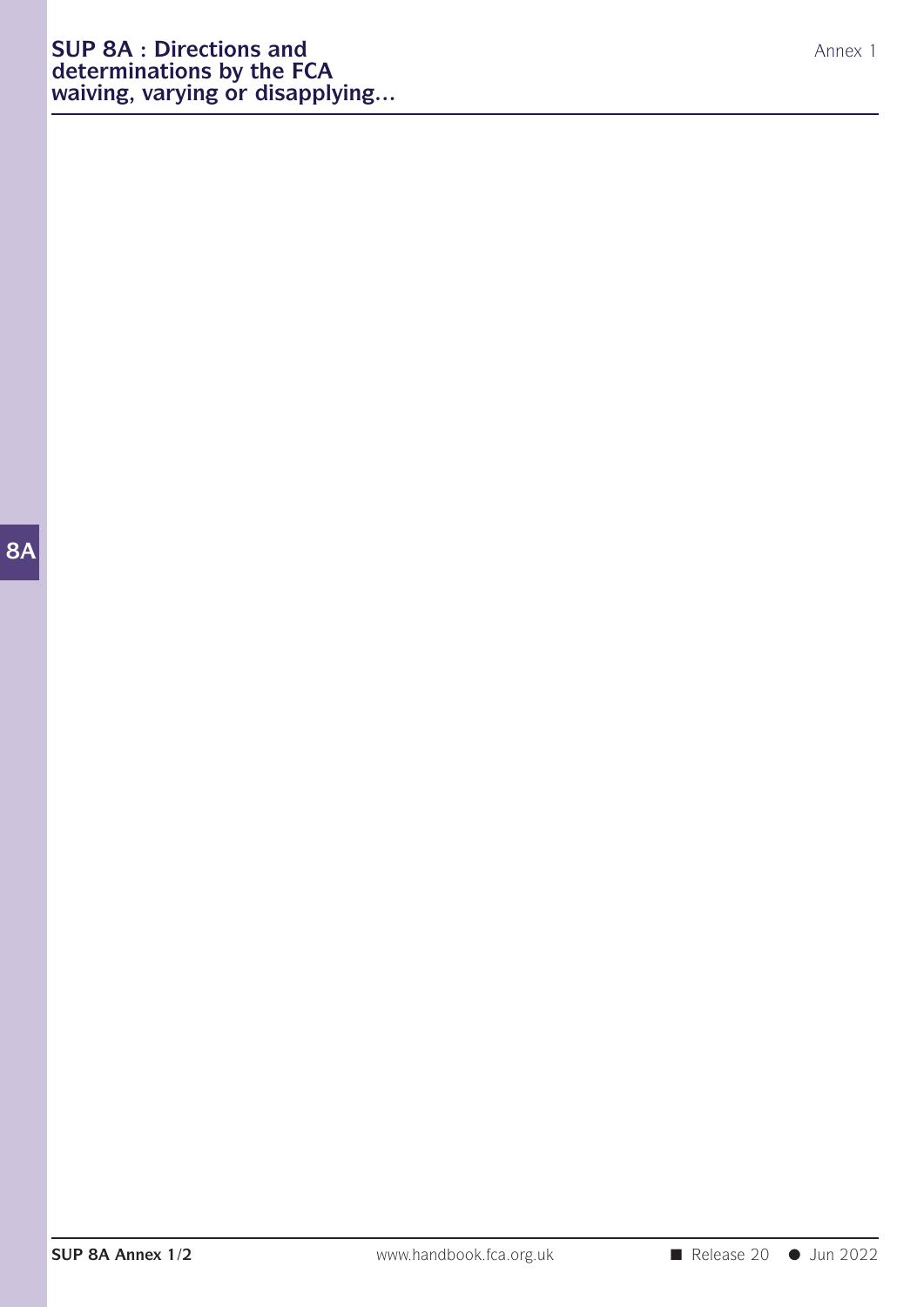#### **Application form for a direction under section 101(8) of the CCA**

This annex consists only of one or more forms. Forms are to be found through the following address:<br>Application form for a direction under section 101(8) of the CCA This annex consists only of one or more forms. Forms are to be found through<br>Application form for a direction under section 101(8) of the CCA